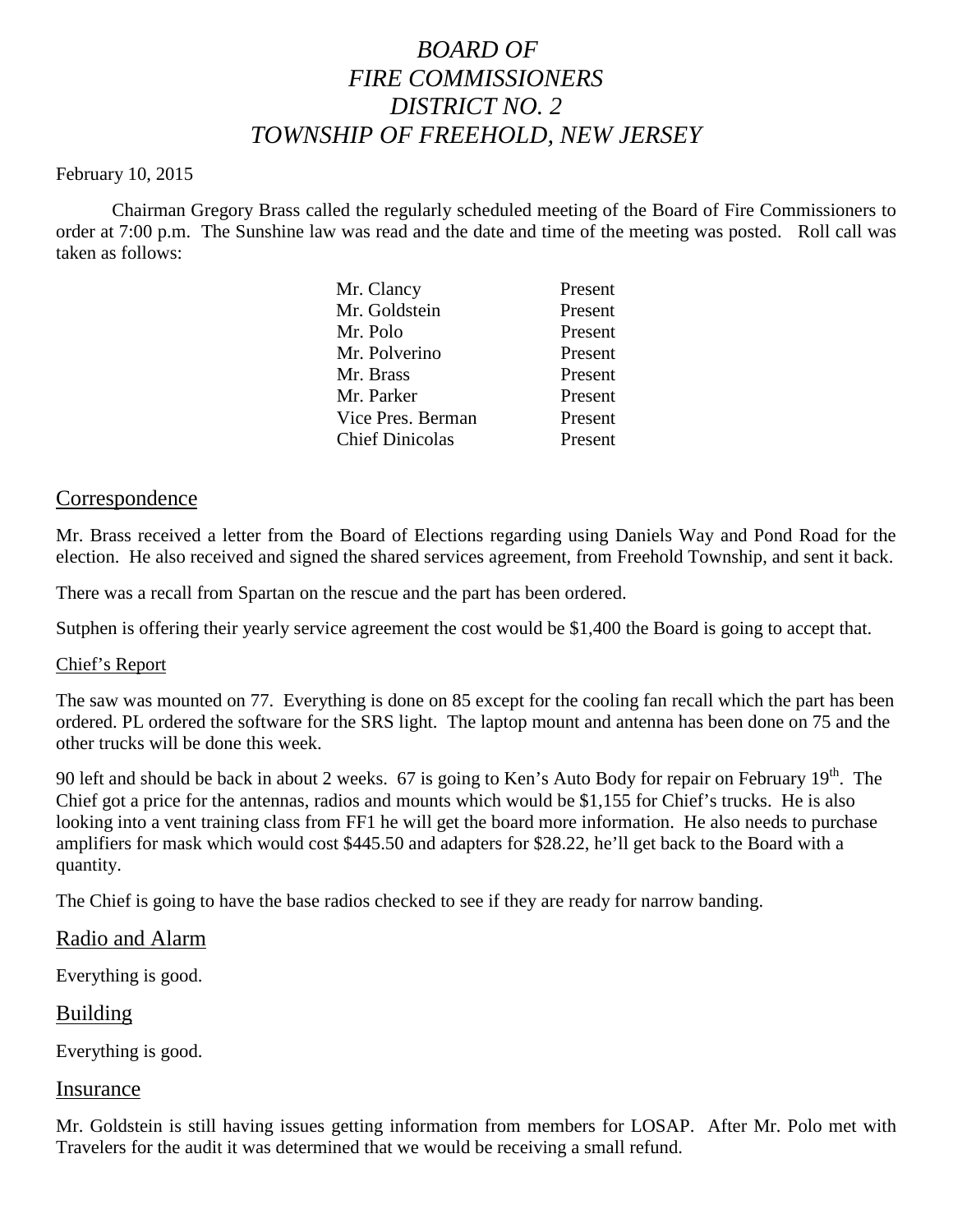# Maintenance

Greenblade will be in to do the maintenance on all the saws.

# New Business

Mr. Brass will be sending a letter to the Under Sheriff regarding communication protocol. This letter will be posted on the website with the minutes.

# Old Business

Mr. Goldstein brought up a point that we could sell any fire apparatus/equipment to another municipality without having to go through the normal bidding process.

# Treasurer

The final budget balance looks high because the capital improvement is included in that.

There being no further business, the meeting was adjourned at 7:25 p.m.

Respectfully submitted,

David Goldstein Sec. Board of Fire Commissioners District 2